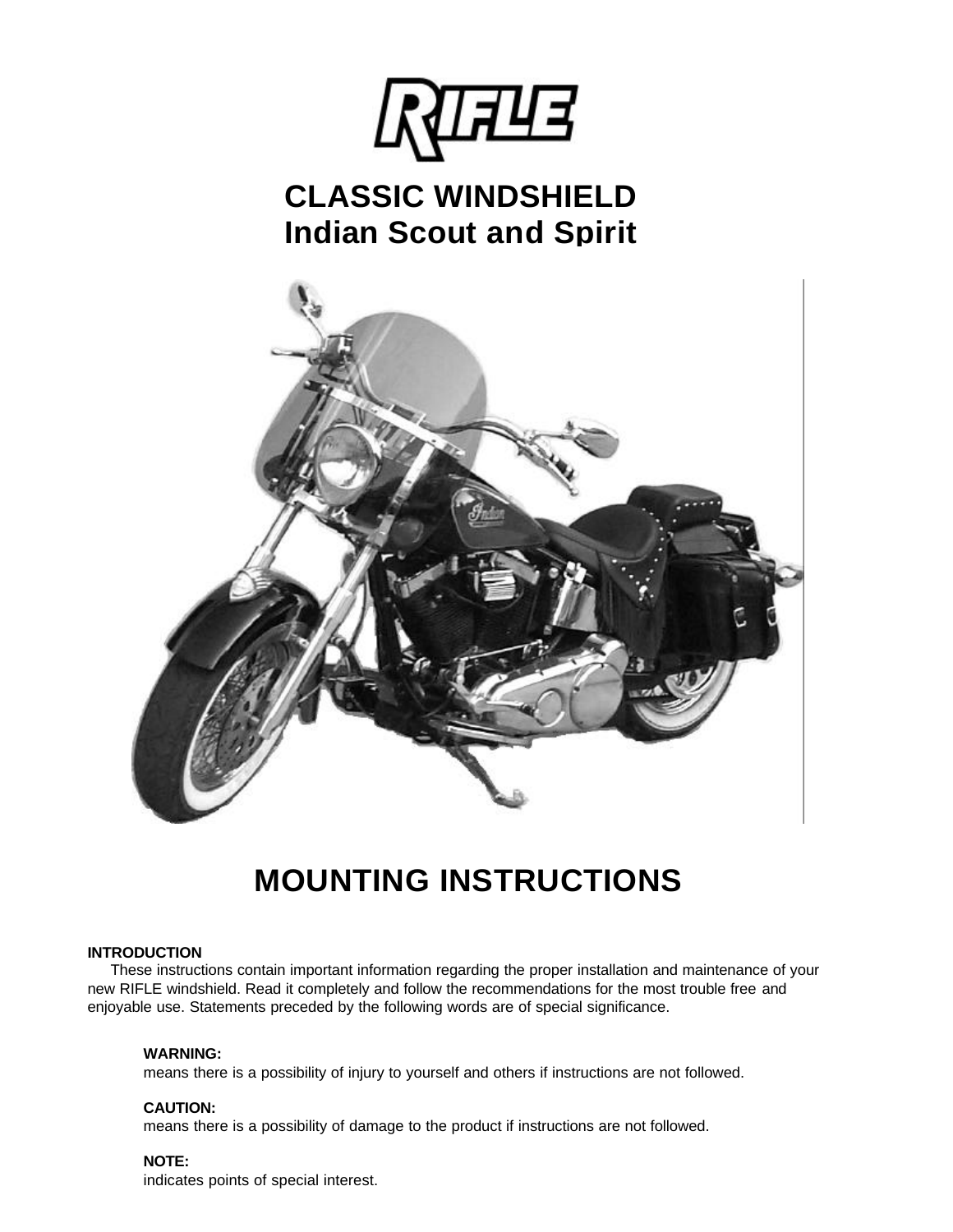## **Indian Spirit**

### **INSTALLATION**

Your new **CLASSIC** windshield utilizes a simple yet elegant four-point mount.

### **PREPARE YOUR MOTORCYCLE**

**1.** All four fork clamps in the hardware kit are identical and will be installed onto your fork tubes. See **Figure 1**.

> **NOTE:** It is always good idea to cover the gas tank and fender and other exposed painted parts to prevent damage from dropped brackets, fasteners, or clamps not installed in the proper location.

**2.** Remove and discard any spacers between the fork clamp halves.

> **NOTE:** The clamps will not fit properly unless these spacers are removed.

3. If the turnsignals are mounted high on the forks, they will need to be lowered to just above the bottom triple tree. Loosely mount the left and right lower fork clamps to just underneath the bottom triple tree. **See Figure 1**.

Loosely mount left and right upper clamps with a distance between the lower and upper clamps of 4". **See Figure 1**.

**4.** Leave clamps loose enough so they can rotate on fork tubes. It is easier to tighten the inside screws first and then rotate the clamps to the proper position before the final tightening of the outside screws.

### **CAUTION:**

Check for clearance between fork clamps and gas tank. Turn to left lock and then to right lock to make sure the clamps do not contact the gas tank or any part of the bike. If clamps are not positioned properly it increases the likelihood of contacting the tanks and damaging it.





**Figure 1**

### **MOUNT THE WINDSHIELD**

**1.** Hold the windshield up to the fork clamps, with the windshield support brackets on the outside of the fork clamps.

**2.** Loosely secure the windshield with the supplied 1/4 x 20 Allen bolts and washers See **Figure 2**.

**3.** Adjust the windshield so there is even clearance around the headlight and gauges.

#### **CAUTION:**

Make sure that the windshield does not contact the headlight or gauges.

**4.** Tighten all four fork clamps securely.

**5.** Tighten all four windshield support bolts to the fork clamps.

### **CAUTION:**

Again check clearance of left and right fork lock.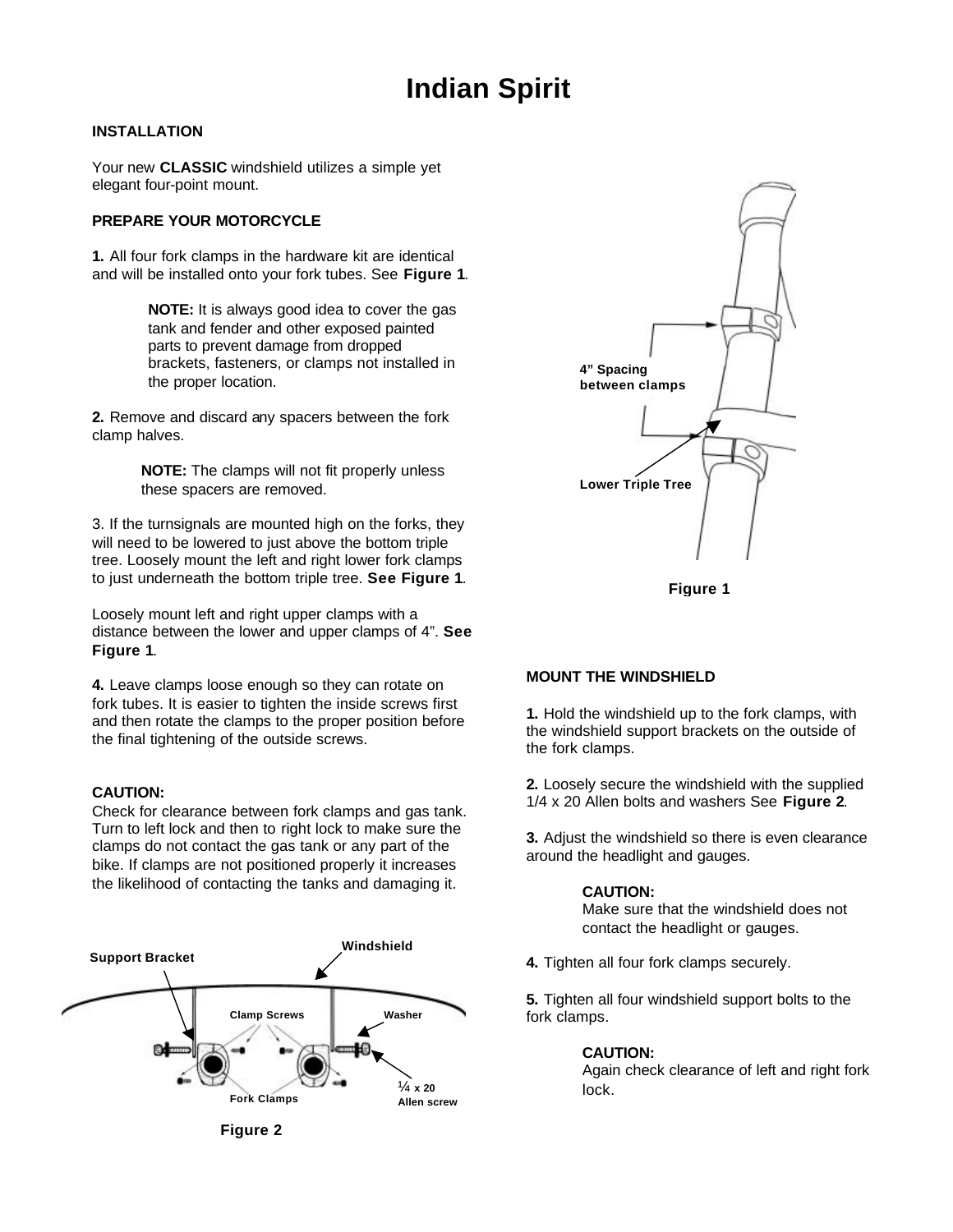### **Indian Scout**

### **INSTALLATION**

Your new **CLASSIC** windshield utilizes a simple yet elegant four-point mount.

### **PREPARE YOUR MOTORCYCLE**

**1.** All four fork clamps in the hardware kit are identical and will be installed onto your fork tubes. **See Figure 1**.

> **NOTE:** It is always good idea to cover the gas tank and fender and other exposed painted parts to prevent damage from dropped brackets, fasteners, or clamps not installed in the proper location.

**2.** Remove and discard any spacers between the fork clamps.

> **NOTE:** The clamps will not fit properly unless these spacers are removed.

**3.** If the turnsignals are mounted high on the forks, they will need to be lowered to just above the bottom triple tree. Loosely mount the left and right upper fork clamps just underneath the top triple clamps. **See Figure 1**.

**4.** Loosely mount left and right lower clamps with a distance between the lower and upper clamps of 4". **See Figure 1**.

**5.** Leave clamps loose enough so they can rotate on fork tubes. It is easier to tighten the inside screws first and then rotate the clamps to the proper position before the final tightening of the outside screws.

### **CAUTION:**

Check for clearance between fork clamps and gas tank. Turn to left lock and then to right lock to make sure the clamps do not contact the gas tank or any part of the bike. If clamps are not positioned properly it increases the likelihood of contacting the gas tank and damaging it.





**Figure 1**

### **MOUNT THE WINDSHIELD**

**1.** Hold the windshield up to the fork clamps, with the windshield support brackets on the outside of the fork clamps.

**2.** Loosely secure the windshield with the supplied 1/4 x 20 Allen screws and washers See **Figure 2**.

**3.** Adjust the windshield so there is even clearance around the headlight and gauges.

### **CAUTION:**

Make sure that the windshield does not contact the headlight or gauges.

**4.** Tighten all four fork clamps securely.

**5.** Tighten all four windshield support bolts to the fork clamps.

### **CAUTION:**

Again check clearance of left and right fork lock.

**Figure 2**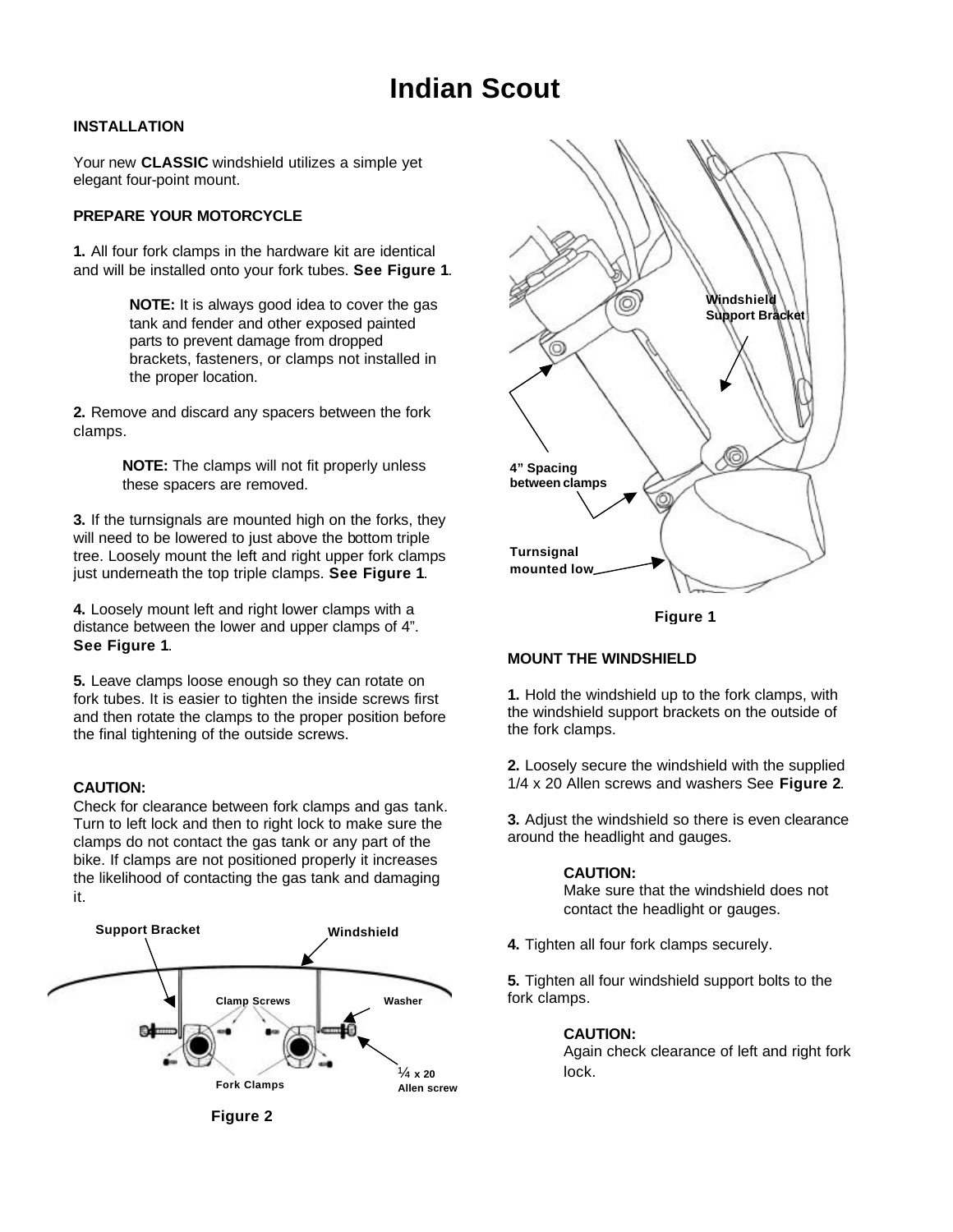**Mounting Hardware:** Very rarely, a **RIFLE CLASSIC** windshield may not fit using the standard mounting kit. If you experience a serious installation problem, contact us at (805) 466-5880. We may already have a solution.

### **CAUTION:**

Never allow brake fluid to come in contact with the windshield.

### **WARNING:**

Tinted windshields are not for nighttime use unless you look over the windshield in the normal riding position.

#### **MAINTENANCE**

**WINDSHIELD CLEANING -** Use mild soap and water or glass cleaners like Windex and a soft cloth. Do not use solvents or abrasive cleaners. Scratches can usually be removed with plastic polish or automotive cleaner waxes.

**FORK CLAMPS -** The aluminum fork clamps can be polished with a recognized polish like Semichrome or any brand name mag cleaner where the label lists it being for aluminum.

**SNAP CAPS -** To remove a Snap cap, lift an edge with a fingernail and carefully slide a small screwdriver blade under the cap. Gently pry off. To install, press on until cap snaps in place.

### **WARRANTY**

**RIFLE PRODUCTS -** This warranty applies to products manufactured or distributed by **RIFLE**, 3140 El Camino Real, Atascadero, CA 93422, (805) 466-5880, and sold by **RIFLE** and its authorized dealers. It is given to the first retail purchaser only and is not transferable to subsequent owners.

**WARRANTY OBLIGATION RIFLE -** warrants that it, or one of its authorized dealers, will repair or, at its option, replace any part proven top be defective in factory material or workmanship within one year (unlimited mileage) of the date of purchase. Parts repaired or replaced under this warranty are warranted only during the balance of the original warranty period. This warranty does not include any labor charges.

**DISCLAIMER OF CONSEQUENTIAL DAMAGES AND LIMITATIONS OF IMPLIED WARRANTIES -** To the extent the law permits, RIFLE shall not be liable under any circumstances for loss of use of the product, consequential or incidental damages. Any implied warranty arising under law, including those of merchantability and fitness for a particular purpose is limited to duration of this limited warranty.

**EXCLUSIONS FROM COVERAGE -** Any repairs or replacements of parts necessitated by misuse, negligence, fire, accident, damage caused by exposure to gasoline, brake fluid, harmful solvents and cleaners, paints, or repair material, use of unauthorized accessories or faulty installation, improper or unreasonable maintenance are not covered.

**IMPORTANT -** Some states do not allow limitations on how long an implied warranty lasts and/or limitations or exclusions of consequential or incidental damages, so the above limitations may not apply to you.

**RETURNS -** If you are not completely satisfied with your **RIFLE** product, we will refund the purchase price (less freight charges), subject to a restocking fee. All claims must be made within thirty days of receipt and must be accompanied by a return authorization number. Reasonable claims will be honored within this time period only. Return merchandise must be packaged properly, and be received in new or nearly new condition. This applies only to product purchased directly from **RIFLE**.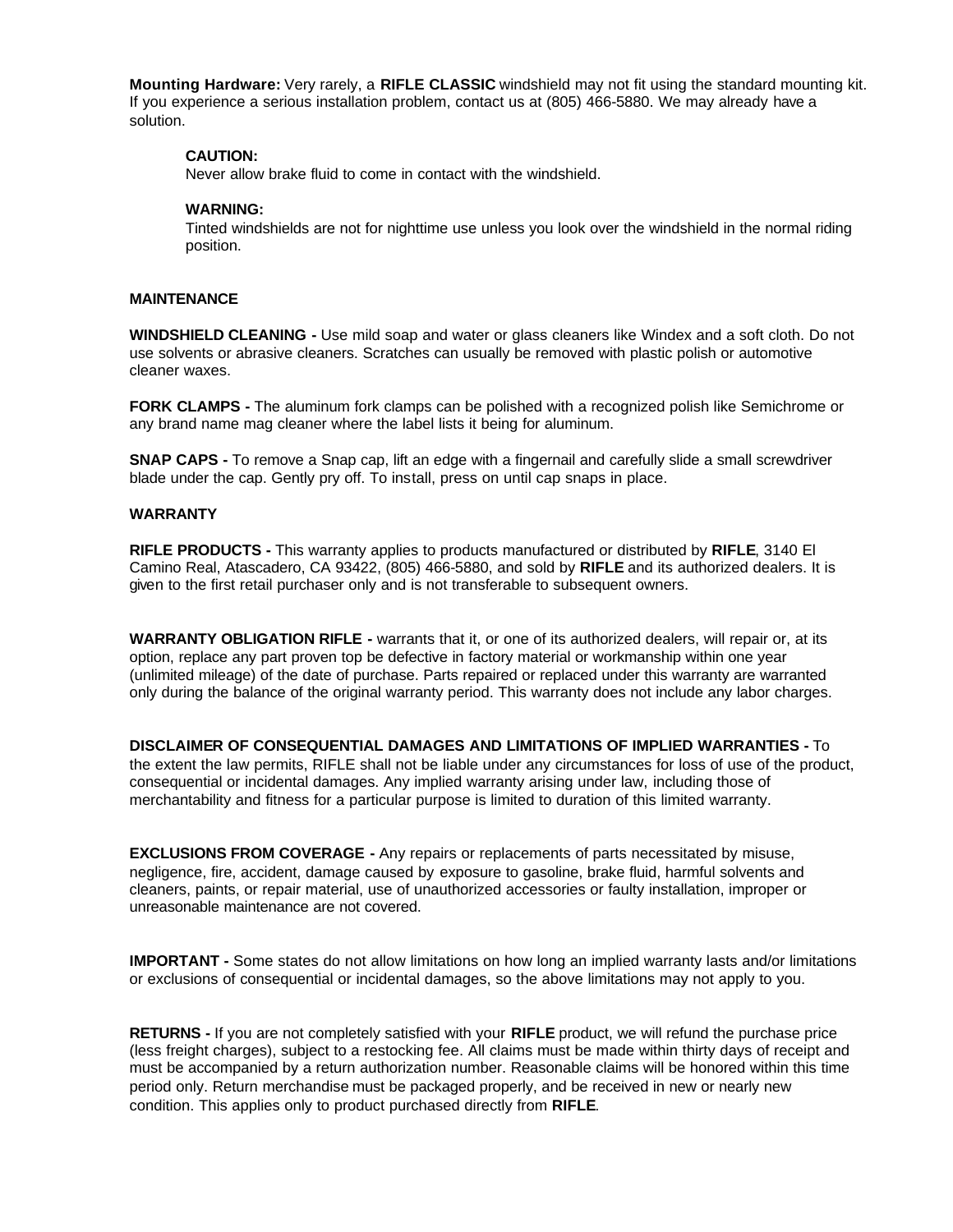### **WARRANTY REGISTRATION/QUESTIONNAIRE**

For your warranty to be valid, you must fill out and mail this page to RIFLE, 3140 El Camino Real, Atascadero, CA 93422

| Address and the contract of the contract of the contract of the contract of the contract of the contract of the |              |       |              |
|-----------------------------------------------------------------------------------------------------------------|--------------|-------|--------------|
|                                                                                                                 |              |       |              |
|                                                                                                                 |              |       |              |
|                                                                                                                 |              |       |              |
|                                                                                                                 |              |       |              |
| Dealer Name and Address: Dealer and the control of the control of the control of the control of the control of  |              |       |              |
|                                                                                                                 |              |       |              |
|                                                                                                                 |              |       |              |
|                                                                                                                 |              |       |              |
| Did you consider buying a windshield/fairing other than RIFLE?                                                  |              |       |              |
|                                                                                                                 |              |       |              |
|                                                                                                                 |              |       |              |
| What motorcycle magazines do you buy most?                                                                      |              |       |              |
| Cycle World <b>Cycle</b>                                                                                        | Motorcyclist | Rider | M/C Consumer |
| Other than the contract of the contract of the contract of the contract of the contract of the contract of the  |              |       |              |
|                                                                                                                 |              |       |              |
| What do you like least about the windshield?                                                                    |              |       |              |
| What accessories will you buy next for your bike?                                                               |              |       |              |